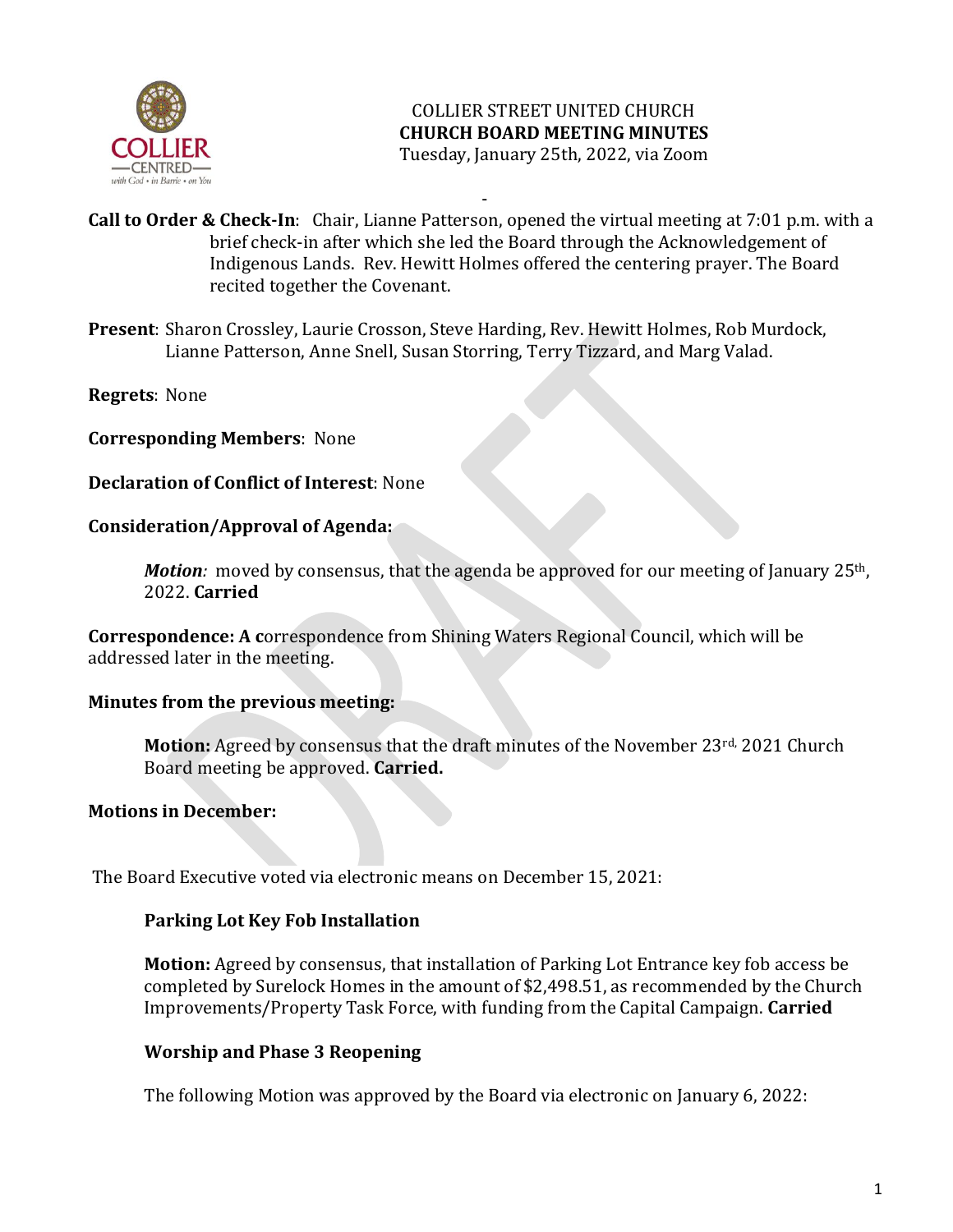**Motion:** Agreed by consensus that Collier moves to online worship, as recommended by the Emergency Transition Task Force, effective Sunday, January 9, 2022, until further notice, in keeping with government protocols. **Carried.**

# **For Discussion and Decision**

## a) **2022 strategic Goals Update**

# **1. Worship, Connecting, and Community Team**

# **Worship**

- Lots of help with registration when in-person worship services were being held.

- The decorating team did a great job with the sanctuary getting it ready for Christmas. Decorations are now down and put away.

- Scripture readers and ushers are needed when in-person worship services resume back in the church

- Team feels it would be a good idea to build an outdoor nativity scene for the 2022 Christmas season. This will be explored further by the team.

# **Connecting and Community**

-Visitation binders have been reviewed and cleaned up. One more review will be done in early February prior to visitation starting February 6th.

-Visitation allows us to keep in touch with Collier's Seniors. These visits and phone calls mean so much to the recipients.

-Membership at December 31, 2020, was 349, with four transfers, 2 added to the historic role, and 14 removed by death, four of which were adherents

# **UCW**

-UCW Meeting monthly on Zoom;

- UCW Groups are staying in touch;

-AGM report completed; and

-Soup making plan is on the radar for the next few months.

# **2. Leadership Mentorship and Growth (LMG)**

-TOR approved by Shining Waters Regional Council.

- Interviewing of a new Board member is to take place soon. This person will assume the Co-Chair of the LMG Team.

- Community Building options for training of Congregation as well as for the Board.

-Working with the Board teams on 2022 goals.

### **3. Time Treasures and Talent Property**

-Outside Property and building projects are on hold.

-Inside Memorial Tree project is moving forward.

-Snow Clearing is ongoing.

### **Finance & Social Action Task Forces**

-Goal to monitor income and expenses;

-Finance Task Force continues to meet regularly;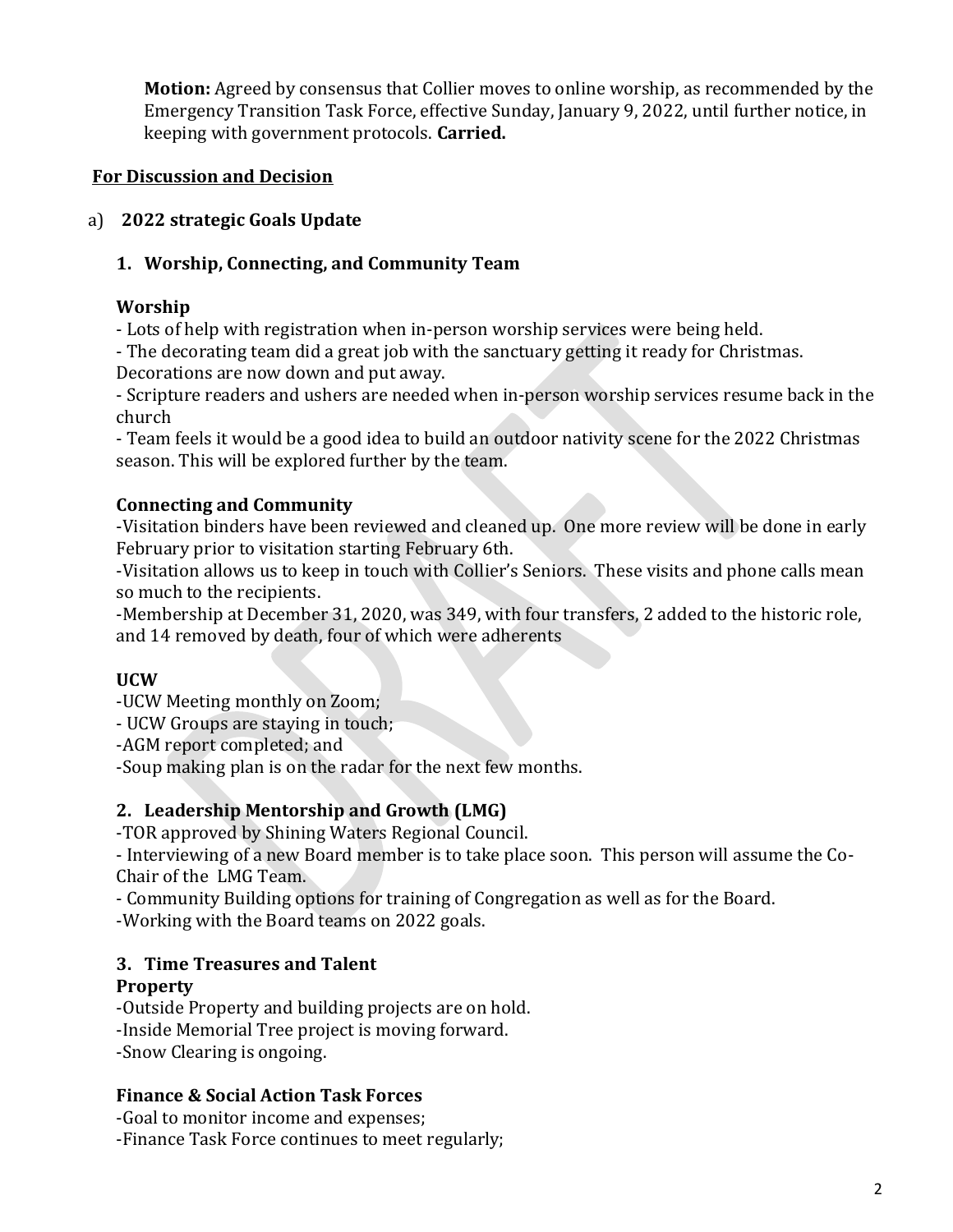-Breakfast program continues. Collier is allowing other Churches to use our facility to host this program each morning;

-Food pantry continues outside the building.

-Music room program opened just prior to the shutdown; will resume when protocols allow. -Collier is helping the Barrie Warming center as needed;

Thanks were expressed to Hewitt for his work with other churches on the Week of Prayer for Christian Unity Service. The Anglican, United, Presbyterian, and Roman Catholic gathered at St. Mary's R. C. for worship. This was available online. This community event was well received.

Board Chair Lianne Patterson ended this section of the agenda by encouraging team leads to keep reviewing and assessing goals.

# b) **Emergency Transition Task Force**

Emergency Task Force outlined what has happened since the last meeting. Board had an open discussion around the next steps as it relates to Covid protocols and reopening. The below points to the discussion:

- Review reopening plans at the end of February to determine the next date to implement inperson worship.
- Continue to listen to other downtown churches & United Churches in Barrie about their reopening plan.
- The decision will be mindful of COVID19 community infections numbers and those affected.
- To reopen the worship team needs two weeks to ensure they are ready, and the technology is working.

**Motion:** Moved by consensus that we stay in Phase 2 using online worship services with meetings being suspended until the end of February 2022, understanding that the kitchen use and worship prep can be coordinated with the office as needed following government protocols. **Carried**

# c) **Proposal For Building Relations Within Our Collier Family, And Community**

The Board had a discussion around the proposal for Building Relations within our Collier family and the community. This entailed topics around Anti Racism work, policies, relationships, and community.

The proposal outlined training available to the congregation, staff, and the Church Board. The implementation would happen over time but particularly in person.

**Motion:** Moved by Consensus that Collier moves forward with the Credence and Matt Boyce proposals around Building Relations Within Our Collier Family, and community. **Carried**

### d) **Finance Task Force December Financial Statements**

The finance Chair reviewed updated reports sent to the Board.

A minor change was fueled by a wage subsidy applied for August. The money came in 2022. Another difference was in the balance sheet. The bank balance is higher reflecting the wage subsidy and the GST returns. It was noted that the Canadian Government delayed the CEBA loan repayment to 2023.